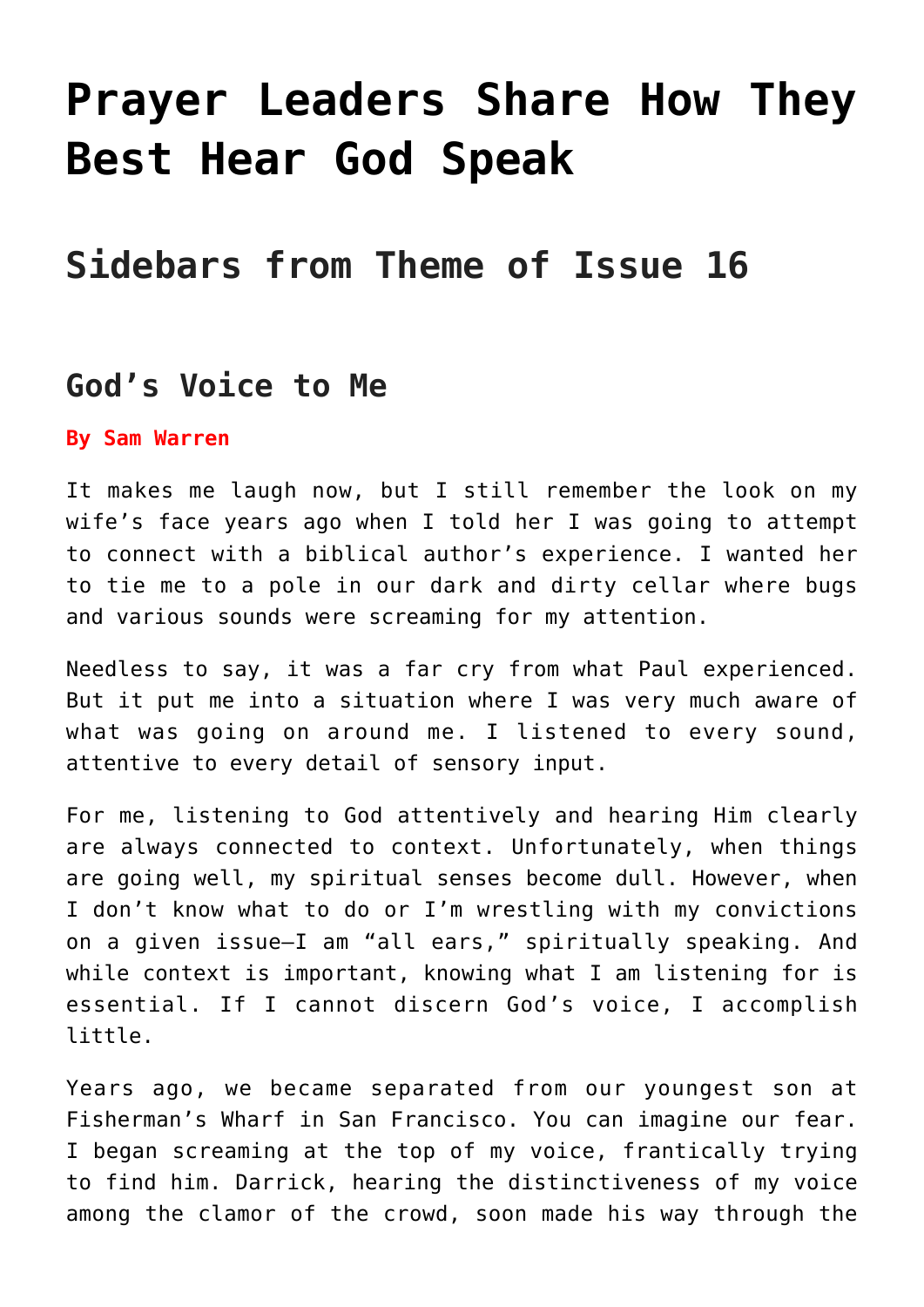people and ran toward me with his arms uplifted.

We fight a tremendous battle today in seeking to hear God's voice. Many things cry out for our attention. One way to ensure we are hearing His voice is to know His Word, which is the sword of the Spirit (Eph. 6:17). God will never speak something into our lives that contradicts His Word.

We can take great comfort in knowing God is always present and willing to communicate with His children. "Be still and know that I am God" (Ps. 46:10) is an invitation to simply sit in His presence and receive what He wants to give us.

–Dr. Sam Warren, director of nurture for the Advent Christian Church, oversees the prayer emphasis there.

## **God's Voice to Me**

#### **By Nancy Wilson**

My precious Lord Jesus, I give you this day. I am your ambassador, desiring to be Your heart, feet, and hands today! Please fill me with Your Spirit, and give me Your heart for each person I encounter. I want to love with Your love."

Most days my prayers are a desperate cry to have more of Jesus—and less of me. That is the supernatural key to hearing His voice. I find that when I listen, He speaks—simply, yet clearly, with a gentle prompting of my heart!

What a joy it is to know that He wants to use us as His messengers, His representatives, and His ambassadors! "For Christ's love compels us, because we are convinced that one died for all, and therefore all died. And He died for all, that those who live should no longer live for themselves, but for Him who died for them and was raised again" (2 Cor. 5:14–15).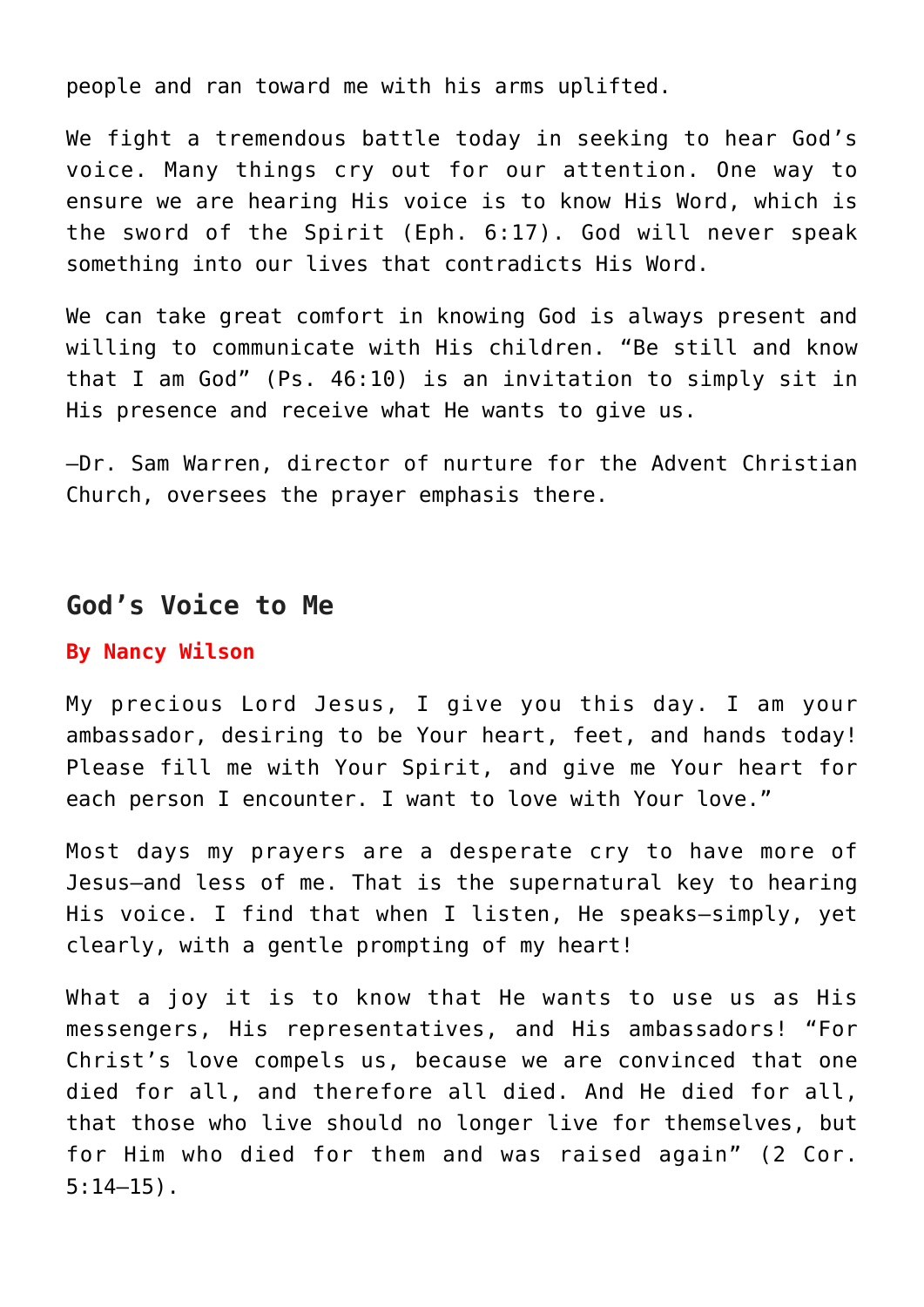A beautiful day in Florida led me to a prayerwalk around a lake, praying and enjoying the beauty. The Spirit within me was drawn to all the people walking.

Suddenly I noticed three teenage girls sitting on the dock, dangling their feet. I heard the familiar soft urging voice within, nudging me. "Nancy, why don't you talk to them? They need Me."

"Oh Lord, I can tell them a story. Which one?"

He whispered, "The story of the sinful woman" (Luke 7:36–50).

"Hi, girls!" I launched into the conversation. "What are you up to?" I began some small talk, and then, "May I tell you a story?"

"Sure," they replied.

I shared this tender story that reveals the heart of Jesus. They smiled—and we discussed it. They loved it, and had not known this kind of love before. The one with a ring in her nose said she went to church but never met Jesus personally. The other two girls live in a broken home.

Before I left, Jesus had encountered them. They all prayed with me to open their hearts to God and to His love. After leaving them with hugs, my book, and a Bible, I promised to call them to meet the next week.

This is the joy of hearing and obeying the voice of God!

–Nancy Wilson is a speaker, author, and global ambassador with StoryRunners, a mission of Cru to unreached people groups (nancywilson.org).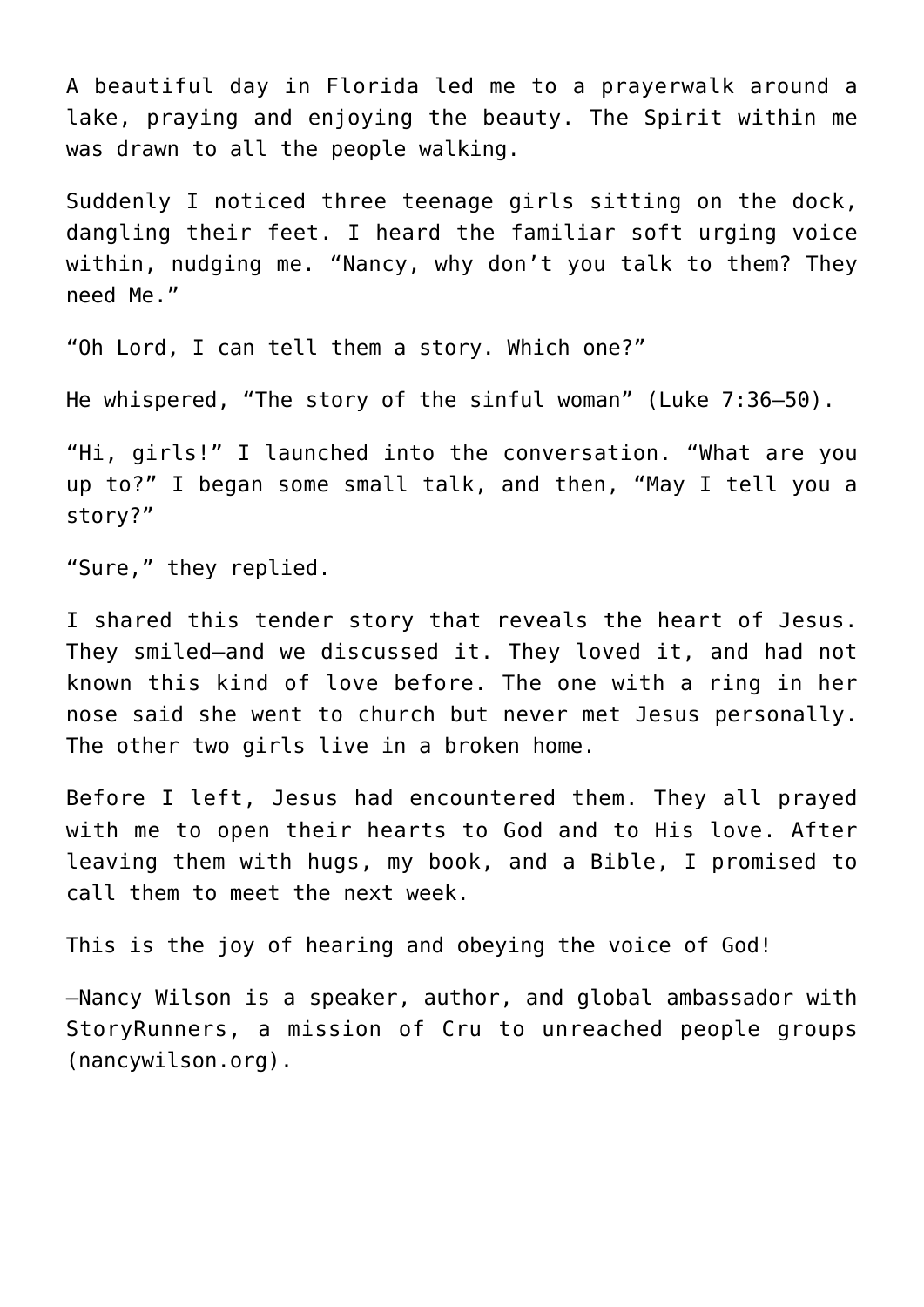## **God's Voice to Me**

#### **By Dana Olson**

I find God consistently speaks to me through what I call "the recipe":

*4 cups of Bible 3 tablespoons of prayer 2 teaspoons of wise counsel a pinch of direct divine guidance*

I call this the recipe because proportions are vital. Too often, it seems, we elevate the personal experience of directly hearing from God above the special revelation of Scripture. On the other hand, I can't find my way to the camp that says God never speaks to His children aside from the Bible. Hence, the recipe:

Four cups of Bible: The Bible speaks to Christians every day, without fail, as long as we read His Word carefully and interpret it wisely. This is the main ingredient. The Bible is fully sufficient to guide us in the lifelong journey of faith and godliness. Too often we struggle with choices simply because we have neglected the clear teaching of Scripture on a matter. Most of life's questions—99 percent or more of them—can be answered by taking God's Word to heart and living in the obedience of faith.

Three tablespoons of prayer: I don't differentiate much between the Bible and prayer. The two are inseparable. We pray truth when we pray God's Word, and we are wise to pray God's truth back to Him. Jesus taught us, "Ask and it will be given to you; seek and you will find; knock and the door will be opened to you" (Matt. 7:7). So it is foolish, when seeking God's direction, to be prayerless.

Two teaspoons of wise counsel: Proverbs 27:9 says, "Oil and perfume make the heart glad, and the sweetness of a friend comes from his earnest counsel" (ESV). However, it's crucial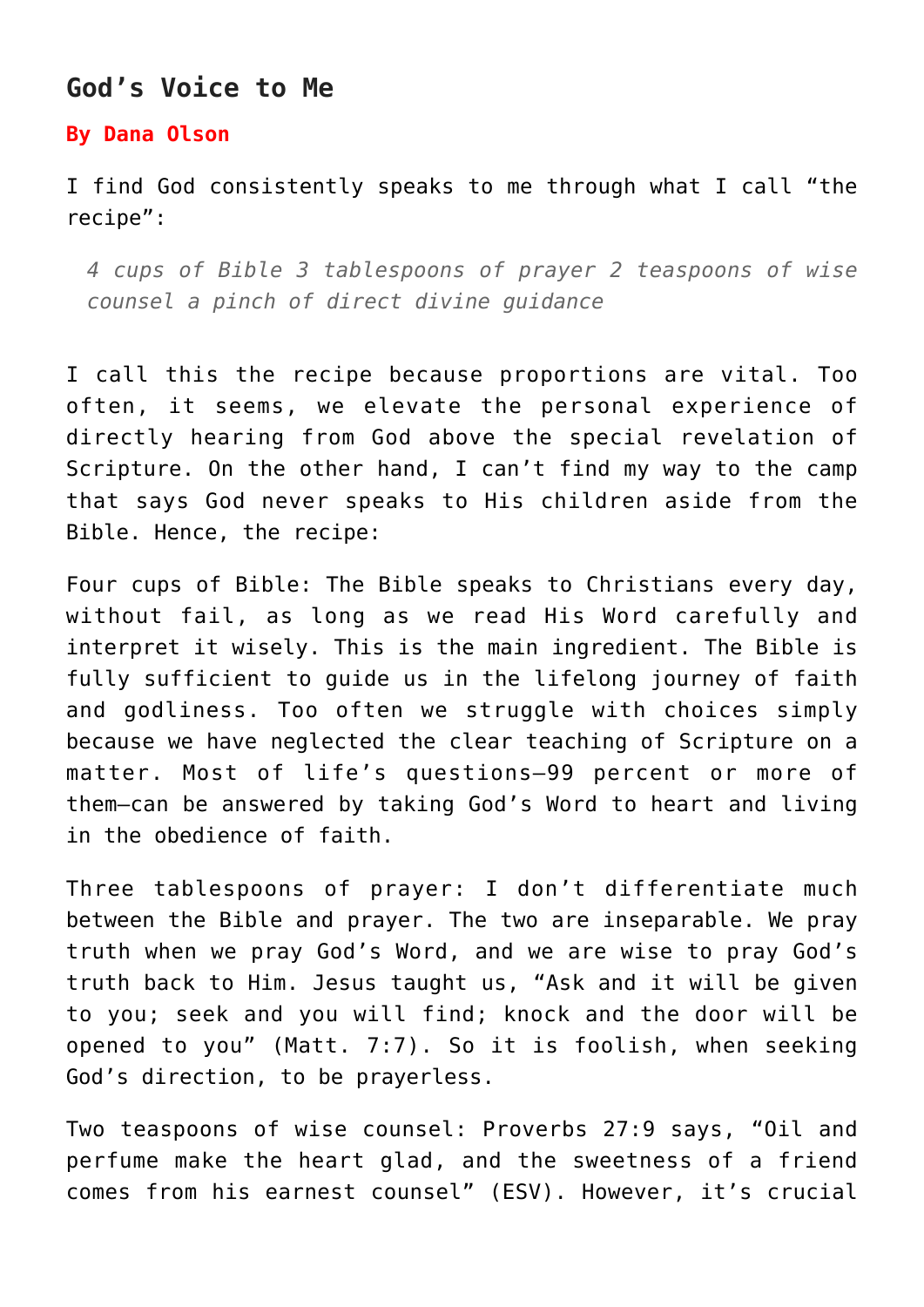to remember this: although the Bible is infallible in its counsel, human counselors are not. Choose wisely. A godly, thoughtful, wise counselor is invaluable.

A pinch of direct divine guidance: When pursuing truth in a situation, whether it is counseling a troubled soul or seeking to make a decision in a matter, sometimes a thought comes to us that is so compelling, so right on, that it seems to have come directly from the Holy Spirit. It is always a thought that confirms the truth of Scripture. Sometimes it's an insight that opens a new, surprising, unexpected avenue of pursuit. But there it is, and it seems the only Source can be God Himself.

For me, keeping this recipe in mind has proven a wonderful practice in hearing God's voice.

–Rev. Dana Olson is pastor of Faith Baptist Fellowship, Sioux Falls, SD, and a member of the Prayer First team of Converge Worldwide.

## **God's Voice to Me**

#### **By Alvin VanderGriend**

God is a talker. Because He speaks, I need to listen. Here's what works for me when I try to hear God.

First, I ask God to help me hear Him speak. Asking for His help to hear is like turning on your mobile device. It's the action step that makes it happen. It's like saying: "God, I can't do it without Your help, so please take the first step and turn on my hearing ear!"

Second, I ask God questions such as, "What do you have to say to me right now, God?" "What are Your thoughts about me?" Then I wait quietly for Him to impress His thoughts on my mind. I am often amazed at the accuracy of His responses. He always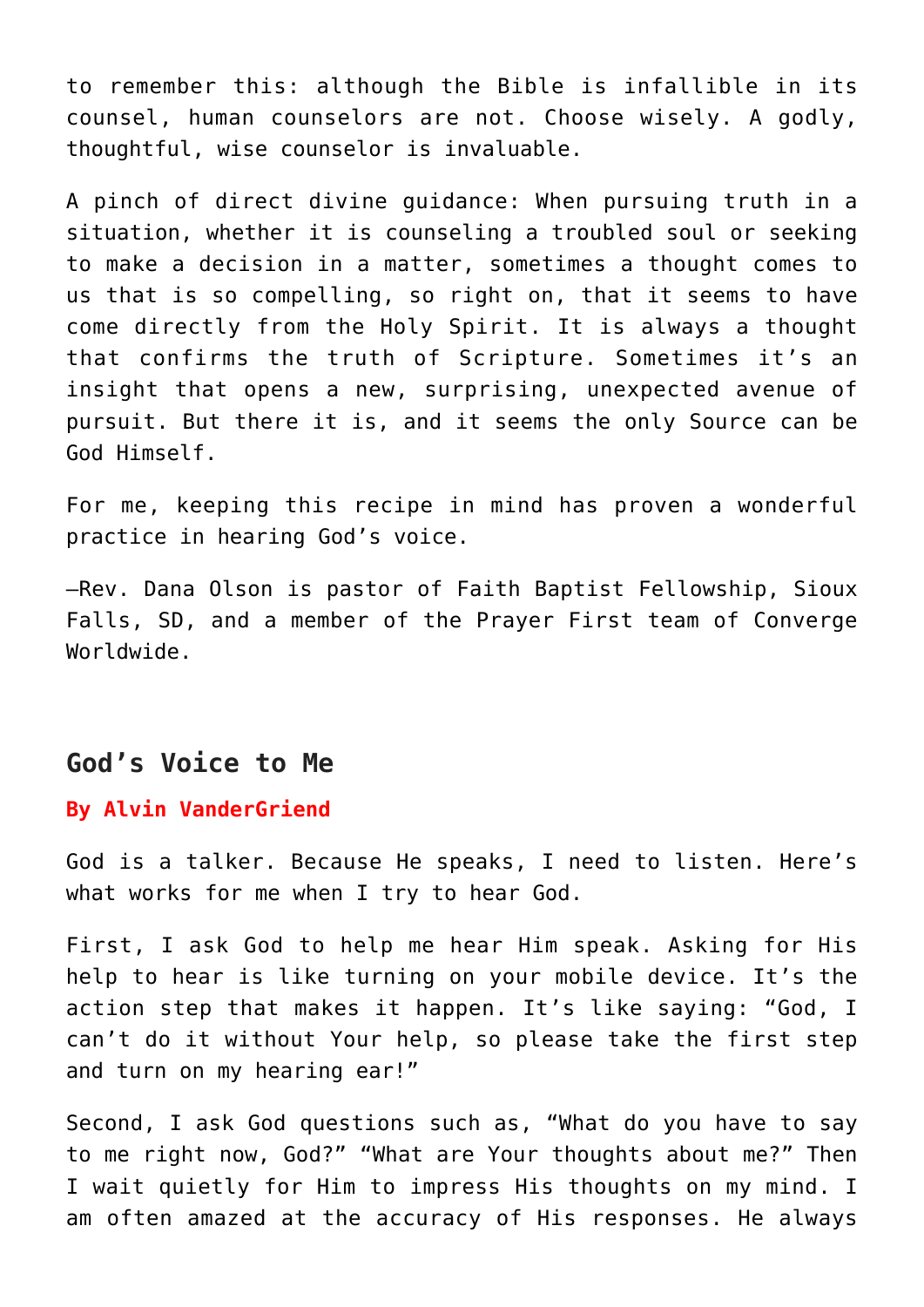seems to know my heart and knows what I most need to hear. And He is not afraid to say it.

Third, I sometimes recite God-to-me one-liners from the Bible that I know to be true—one-liners such as, "I love you, Alvin!" "My grace is sufficient for you" "Be holy, because I am holy." In the course of these recitals God brings to mind some one-liners that I really need to hear. Or He stops me on a one-liner and takes me deeper into the implications of its meaning for me.

Fourth, when I need His guidance for a decision affecting the future, I simply lodge the matter with Him and invite His input. When I think I have the answer, I ask Him to confirm it in some definite way. He is always willing to do that and He always knows what's best.

God wants us to hear Him. But, above all, He wants us to "hear" His heartbeat, a heart that beats with love. If you listen, it's hard to miss.

–Dr. Alvin Vandergriend is the prayer evangelism associate for Harvest Prayer Ministries.

### **God's Voice to Me**

#### **By Rebecca Gates**

The invitation was issued at the Denominational Prayer Leaders Network meeting to respond to the question, "How do you hear God speak?"

Within a week, I was surprised by a quick and unmistakable experience of hearing from God. During our meetings I had picked up a book, Go to the Rock, co-authored by our friend Ruthie Jacobson. A few days later I started reading it, was interrupted, and laid the book face down on a table—intending to finish it later.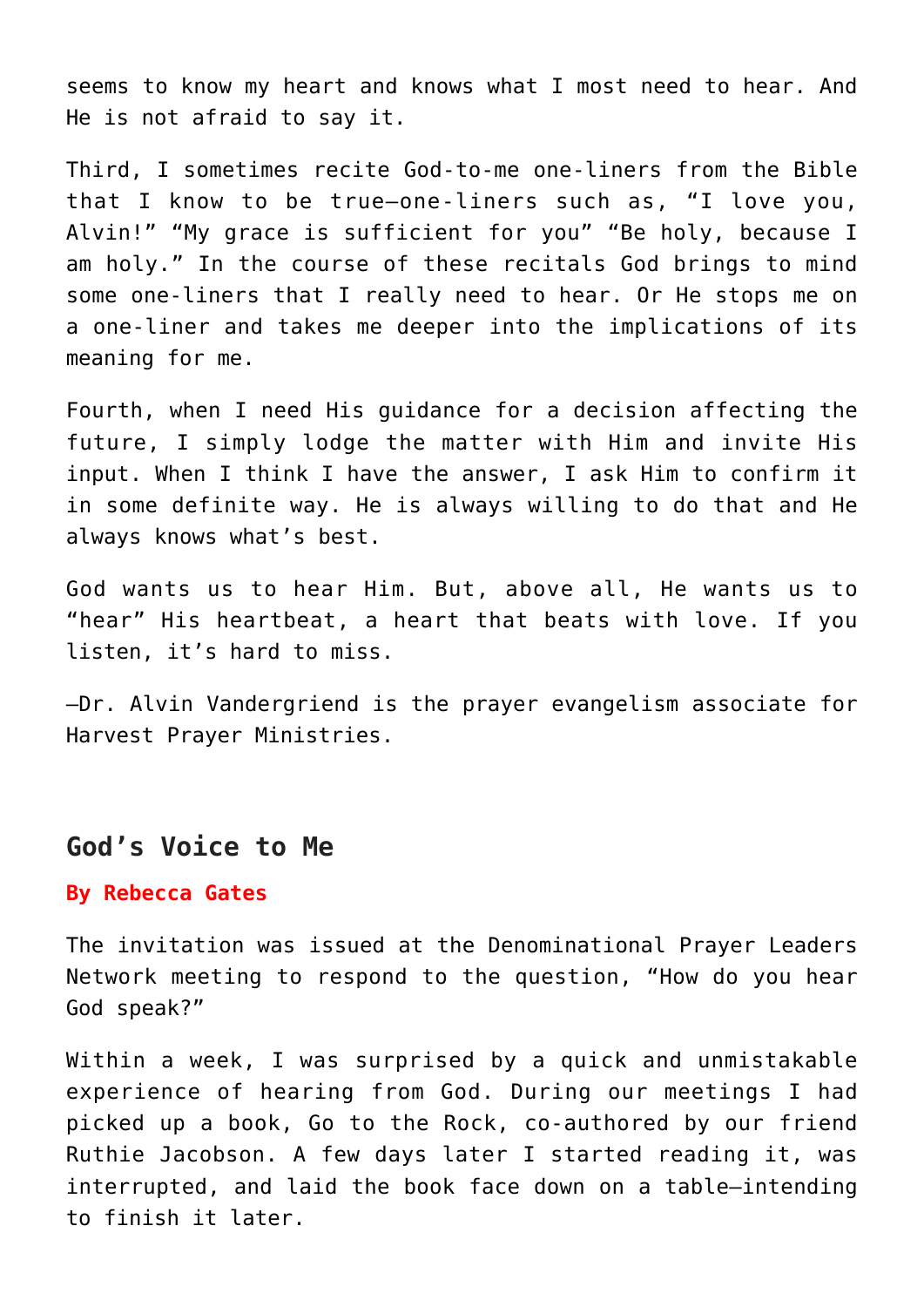The next morning, my husband and I read our regular reading from explorefaith.org. The gospel reading portion of it was shorter than usual: "On the last and greatest day of the festival, Jesus stood and said in a loud voice, 'Let anyone who is thirsty come to me and drink. Whoever believes in me, as Scripture has said, rivers of living water will flow from within them'" (John 7:37–38).

My husband, a pastor, left the house a few minutes later to prepare for the Sunday worship service. I went to get dressed. On the way out of our bedroom, I picked up the book and carefully noted the page where I had stopped reading the night before.

Once settled in my comfortable chair, I opened the book to finish the chapter. "What's up with all this water?" co-author Dwight K. Nelson asked. "Why, it's the very promise of Jesus Himself echoed in His familiar but stunning words." He then quoted the very words from John 7 that I'd read from my laptop less than an hour before!

He wrapped up the chapter by inviting the reader to pray:

O God, please do a "new thing" in our midst. And start with me. Right now. Raise up a new generation of students and parents and churches and pastors and leaders who will come, thirsty every day, and say, "Here I am, Lord. I'm ready to have You do Your work in me and I'm ready to go wherever You ask and do whatever You say."

"It is time, high time, that you and I listen to that Voice, isn't it?" Nelson concluded.

"Yes!" I responded.

God spoke to me in an unexpected way in my comfortable chair that cold January morning. It's often that way. We just need to be aware of His desire to speak—and then listen carefully and respond.